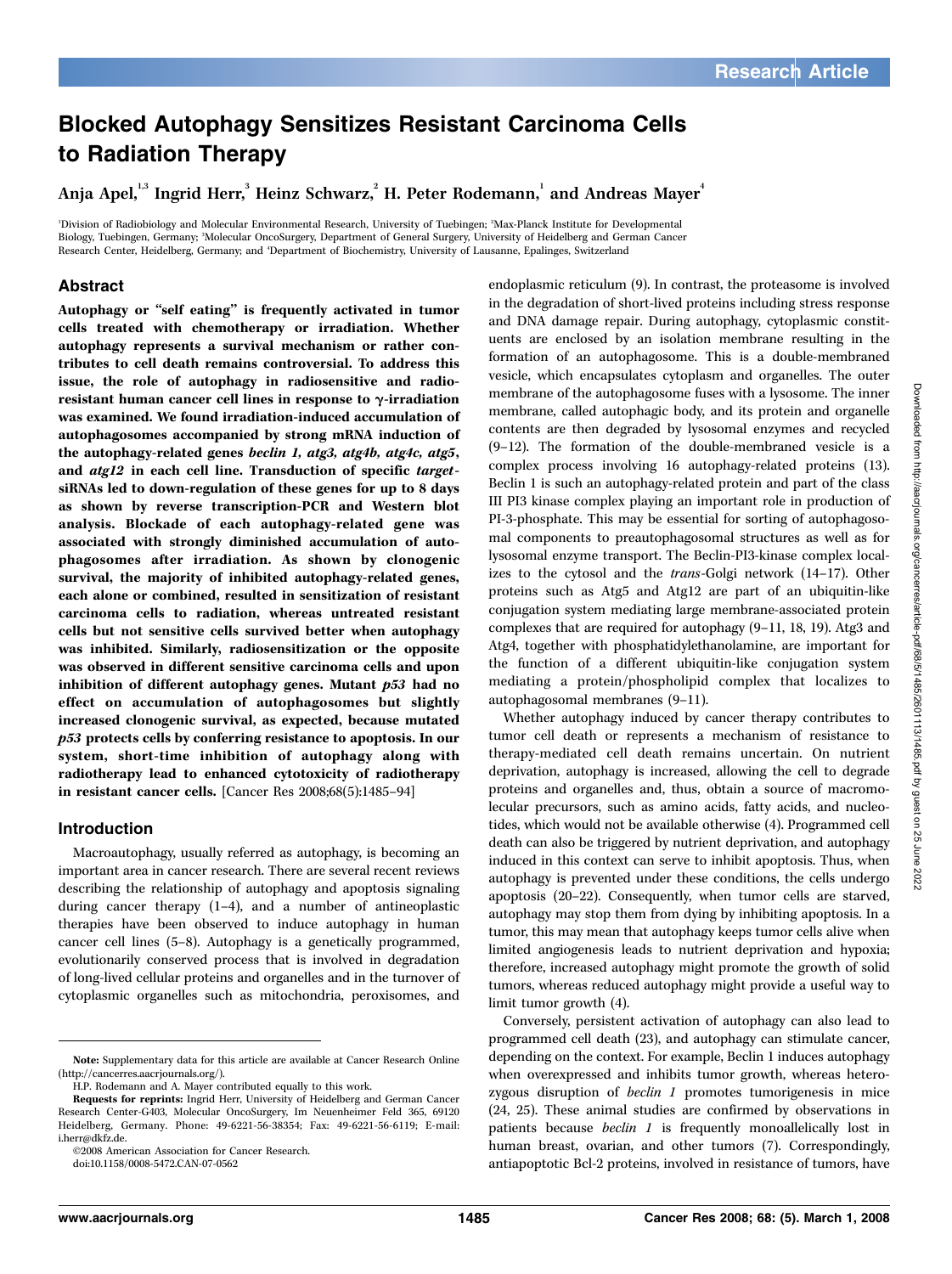been shown to directly interact with Beclin 1 to inhibit autophagy in yeast and mammalian cells. This antiautophagy function of Bcl-2 may help maintain autophagy at low levels that are compatible with cell survival, rather than cell death (26).

Inactivation of cell-death pathways is a central component of cancer progression,  $(27)$  and  $p53$ , a tumor suppressor mutated in  $\sim$  50% of all tumors (28), is a critical mediator of cell death. Although a role for p53 in apoptosis is well-established, a direct link to autophagy has been suggested (29) but is not examined in detail.

Although many anticancer agents have been reported to induce autophagy, including tamoxifen, rapamycin, arsenic trioxide, temozolomide, histone deacetylase inhibitors, ionizing radiation (7), vitamin D analogues (30), and etoposide (31), it is highly controversial whether autophagy really contributes to the effectiveness of cancer therapy. Because autophagy occurs in tumor cells before their demise, it does not necessarily follow that autophagy killed the cells; instead, autophagy may be a mechanism by which the cell is trying to survive. To address this issue, one must show that inhibition of autophagy causes increased tumor cell clonogenic growth after anticancer treatment. In most of the examples cited above, this has not been shown; we only know that the drug induced autophagy and then the cells died. Therefore, in this study, the six major autophagy-related genes beclin 1, atg3, atg4b, atg4c, atg5, and atg12 were inhibited by specific target-siRNA oligonucleotides in human-resistant and human-sensitive carcinoma cells; and the effect on clonogenic survival of irradiated cancer cells was evaluated.

### Materials and Methods

Cell lines and treatment. MDA-MB-231 breast cancer cells with mutant  $p53$  proteins (32), HTB43 pharyngeal cancer cells with mutant  $p53$  (33), HTB35 cervical squamous cell carcinoma cells with mutant  $p53$  (33), A549 lung cancer cells with wild-type p53, A549 cells transfected with an Ectysone-inducible mutant p53 construct (34), and SW707 rectum carcinoma cells (35) were used. For development of therapy resistance in vitro, parental SW707 cells were continuously cultured with increasing concentrations of cisplatin starting from  $0.5$  up to  $3.5 \,\mathrm{\mu g/mL}$  for 6 months. Tumor cells were cultured in DMEM (Life Technologies) supplemented with 10% fetal bovine serum (HyClone, Perbio Science). Cells were irradiated using a Gulmay Medical RS225 Research System (200 kV; 15 mA; dose rate, 3 Gy/min). Rapamycin was from Axxora.

Transfection of siRNA. siRNA oligonucleotides were from Dharmacon. Transfection of siRNA was performed with Lipofectamine 2000 according to the protocol provided by the manufacturer (Invitrogen). siGENOME SMARTpool reagents (Dharmacon) were diluted with Opti-MEM I reduced serum (Invitrogen). Antibiotic-free medium was used for experiments with transfected cells.

RNA isolation and conventional reverse transcription-PCR. Total cellular RNA from 1 to  $5 \times 10^5$  cells was prepared with the Classic Line E.Z.N.A. total RNA kit (PeqLab), and reverse transcription-PCR (RT-PCR) was performed with QIAGEN OneStep RT-PCT kit (QIAGEN) using GeneAmp PCR System 9700 (Applied Biosystems). Primer sequences and conditions are available upon request.

LightCycler RT-PCR. For quantitative LightCycler-PCR, 1 µg RNA per sample was converted to cDNA using the First Strand cDNA Synthesis kit (Roche Diagnostics GmbH). cDNA synthesis was performed in a GeneAmp PCR System 2400 (25 $^{\circ}$ C, 10 min; 42 $^{\circ}$ C, 60 min; and 99 $^{\circ}$ C, 5 min). cDNA was diluted 1:5 and used for the LightCycler-PCR. Primer sequences and conditions are available upon request. Data were normalized based on gapdh, and the relative gene expression was calculated by RNA amounts.

Protein isolation and Western blot analysis. Whole cell extracts were prepared by a standard protocol, and proteins were detected by Western blot analysis using polyclonal (mouse) anti–Beclin 1 antibody or polyclonal (rabbit) anti- $\beta$ -actin antibody (Sigma-Aldrich). Goat anti-mouse IgG or goat anti-rabbit IgG (Pierce) secondary antibody, conjugated to horseradish peroxidase and enhanced chemiluminescence detection systems (Super Signal West Femto; Pierce) were used for detection.

Electron microscopy. Cells were fixed with 2.5% glutardialdehyde, postfixed in 1% osmium tetroxide in PBS for 1 h on ice, rinsed with doubledistilled water, and then treated with 1% aqueous uranyl acetate for 1 h at 4°C. Samples were dehydrated by graded series of ethanol and embedded in Epon. The bottom of the 24-well tissue plates was sawed, and the plastic was blast from the Epon by temperature shifts between liquid nitrogen and hot water. Ultrathin sections were stained with uranyl acetate and lead citrate, and viewed in a Philips CM10 electron microscope at 60 kV.

Immunofluorescence. Cells were fixed with 4% paraformaldehyde for 10 min at 37°C followed by washing in PBS. Cover slips were embedded with MoWiol. Cells were viewed with a Zeiss fluorescence microscope on 63 objective (excitation, 488 nm; emission, 512 nm). For vesicle quantification, 50 cells per treatment were examined, and the vesicles/cell were counted. Three independent experiments were performed.

Colony forming assays. Cells were seeded at a density of  $1 \times 10^5$  in 24-well tissue culture plates (2.0 cm<sup>2</sup>; BD Falcon) and were transfected 24 h later. Forty-eight hours posttransfection, the cultures were treated with single-dose irradiation (0, 1, 2, 3, or 4 Gy); and 200, 500, 600, 700, or 800 cells per well were seeded in 6-well tissue culture plates (9.6 cm<sup>2</sup>; BD Falcon) and incubated for 10 days without changing medium. For colony formation assays, after fractionated irradiation, cells were seeded in 12-well tissue culture plates (3.8 cm<sup>2</sup>; BD Falcon) and transfected 24 h later. Forty-eight hours posttransfection, the first dose of 1 Gy was applicated, followed by additional daily doses of 1 Gy, for a total of 4 Gy. Immediately after irradiation, cells were seeded in 6-well tissue culture plates and incubated for 10 days. For determination of colony formation from single cells, cultures were fixed (3.7% paraformaldehyde and 70% ethanol) and stained with 0.05% Coomassie Blue. The number of colonies with >50 cells was counted under a dissecting microscope. The percentage of cell survival was calculated (plating efficiency of control nonsense -siRNA–transfected cultures, 100% or relative survival rate).

Viability assay. Cells were seeded at a density of  $5 \times 10^4/\mathrm{mL}$  in 96-well tissue culture plates (BD Falcon). Twenty-four hours later, cells were treated with cisplatin or were  $\gamma$ -irradiated. Seventy-two hours after treatment, 10 AL of 12 mmol/L 3-(4,5-dimethylthiazol-2-yl)-2,5-diphenyltetrazolium bromide (MTT) solution was added to each well, and the plates were incubated at 37  $\degree$ C for 4 h. Medium was removed and 200  $\mu$ L DMSO per well was added. Absorbance was measured at 560 nm with a Victor plate reader. The percentage of cell survival was calculated relative to control cells, which were set to 100%.

Statistical evaluations. For Colony forming assays and MTT measurements, statistical evaluations are presented as mean  $\pm$  SE. Data were analyzed using the Student's  $t$  test for statistical significance.  $P$  values were considered significant if <0.05.

#### Results

Irradiation induces autophagy. Accumulation of autophagosomes was examined in MDA-MB-231 breast, HTB43 pharyngeal, A549 lung, and HTB35 cervical cancer cell lines before and 1, 2, 4, 8, 12, and 24 h after  $\gamma$ -irradiation. Transmission electron microscopy revealed formation of autophagic vesicles between 1 and 12 h after irradiation as exemplified for MDA-MB-231 and HTB43 cells (Fig. 1A). Degradation of the vesicles is obvious from the darker and condensed form, leading to clearance at 24 h after irradiation. To further highlight formation of autophagosomes, we examined the cells by microtubule-associated protein 1 light chain 3 (short LC3p), which is a general marker for autophagic membranes. During autophagosome formation, this protein is conjugated to phosphatidylethanolamine, associates to the vesicle membrane, and remains on the membrane, even after autophagosomes are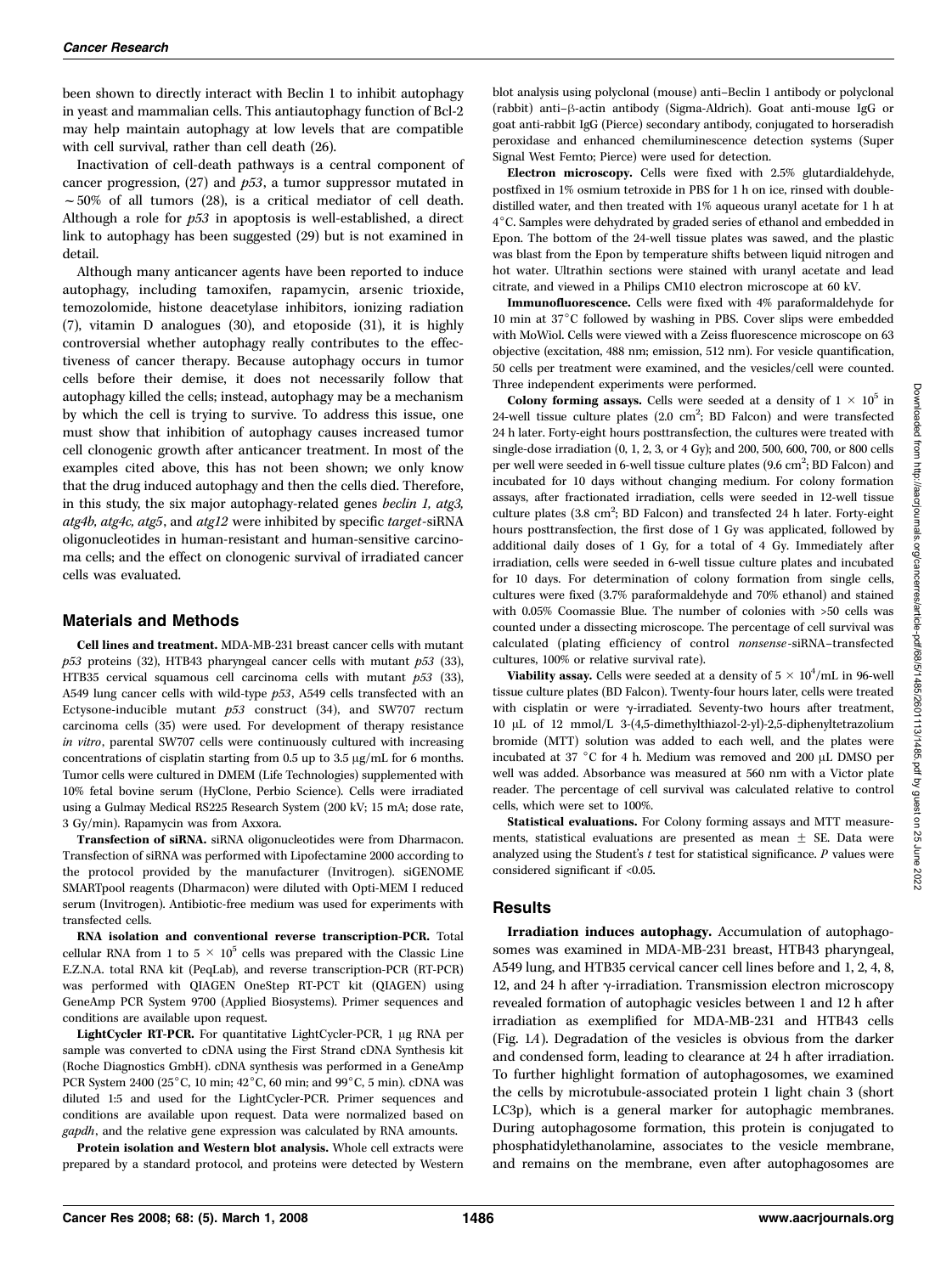Figure 1. Induction of autophagy by irradiation. A, MDA-MB-231 and HTB43 cells were irradiated (2 Gy) and 1, 2, 4, 8, 12, and 24 h later, cells were fixed, treated as described in the Materials and Methods section, and viewed in a Philips CM10 electron microscope at 60 kV. The images were taken with a  $\times$ 5,000 objective (scale bars, 1  $\mu$ mol/L). Arrows, double-membrane vesicles. B, MDA-MB-231 were transfected with GFP-LC3 plasmid together with a nonsense control-siRNA. Two days after transfection, cells were left untreated (CO), were incubated with rapamycin (22  $\mu$ mol/L), or were  $\gamma$ -irradiated (10 Gy). Seventy-two hours after rapamycin and 4 h after  $\gamma$ -irradiation, control and treated cells were fixed, and fluorescence was viewed with a Zeiss fluorescence microscope using a  $\times$  63 objective (excitation, 488 nm; emission, 512 nm). C, MDA-MB-231 and HTB43 cells were irradiated with different doses (0, 2, 4, and 10 Gy). Four hours after irradiation, cellular RNA was isolated and converted into cDNA. Expression of beclin 1, atg3, atg4b, atg4c, atg5, and atg12 was quantified by LightCycler-PCR using specific primer oligonucleotides available upon request. RNA expression was normalized against gapdh. D, MDA-MB-231 and HTB43 cells were irradiated with 2 Gy. 0.5, 1, 2, 4, 8, and 24 h after irradiation, RNA expression was examined as described above. Points, mean of two independent experiments.



completely formed (36, 37). Fusion of GFP with LC3 provides a fluorescent marker for autophagy, which was transfected in the cells. Two days later, cells were irradiated and autophagosome formation was visualized after incubation for additional 4 h by fluorescence microscopy. Although a basal green fluorescent protein (GFP) fluorescence could be detected in control cells (Fig. 1B), the intensity was strongly increased by rapamycin, which serves as a positive control for autophagy. Likewise,  $\gamma$ -irradiation generated vesicles with enhanced size and fluorescence intensity.

To examine whether irradiation induces expression of autophagy-related genes, dose-response experiments were performed. HTB43, MDA-MB-231, A549, and HTB35 cells were left untreated or were  $\gamma$ -irradiated with 2, 4, or 10 Gy. RNA was isolated 2 h later, and gene expression was quantified by LightCycler-PCR and normalized against gapdh. In all cell lines, a dose-dependent increase in expression of autophagy-related genes could be observed (Fig. 1C; Supplementary Fig. S1A). The steady-state basal expression levels of the autophagic genes were comparable among the four different cell lines (data not shown). As the therapeutic dose of 2 Gy provoked a clear induction of autophagy, this dose was used for most of the following experiments. In a time-response experiment, cells were  $\gamma$ -irradiated with 2 Gy, indicating that RNA expression of autophagy genes was induced as soon as 30 min after irradiation with partially still enhanced levels at 24 h (Fig. 1D; Supplementary Fig. S1B).

Inhibition of autophagy-related genes prevents irradiationinduced accumulation of autophagosomes. For inhibition of autophagy, specific target-siRNA oligonucleotides toward beclin 1,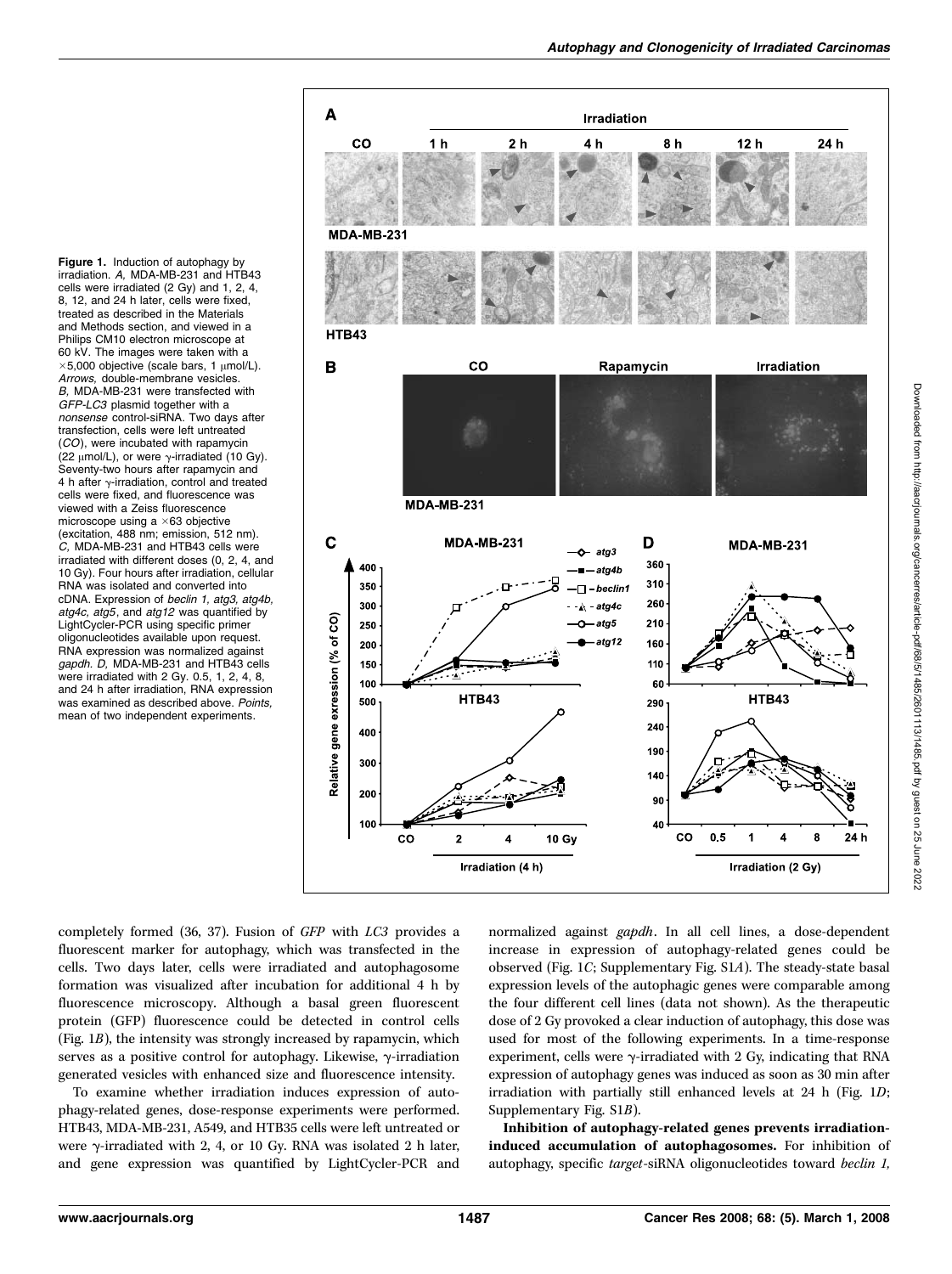atg3, atg4b, atg4c, atg5, and atg12 were transfected in MDA-MB-231, A549, HTB43, and HTB35 cancer cell lines. Down-regulation and duration of inhibition were analyzed by OneStep-RT-PCR. Significant inhibition of RNA expression of all genes was found 24 h after transfection, with an average duration of strong inhibition between 5 and 8 days after transfection. At later time points, the expression started to increase and dropped back to basal expression at day 14. Representative data are shown (Fig. 2A). Similarly, protein expression was inhibited, as analyzed by Western blot (Fig. 2B). The specific beclin 1 siRNA oligonucleotides totally abolished protein expression of Beclin 1 at day 2, 4, and 6 after transfection, which started to increase at day 9 and reached basal levels at day 11 after transfection. In contrast, the control nonsensesiRNA oligonucleotide had no effect on Beclin 1 protein expression at any time point.

Next, involvement of expression of autophagy-related genes in g-irradiation–induced autophagosome accumulation was examined.



Figure 2. Inhibition of autophagy-related genes by specific RNAi oligonucleotides. A, cells were transfected with specific siRNA oligonucleotides directed toward beclin 1, atg3, atg4b, atg4c, atg5, and atg12. Cellular mRNA was isolated 1, 5, 8, 11, and 14 h after transfection. RNA expression was examined by RT-PCR and gapdh served as internal standard. B, protein was isolated 2, 4, 6, 9, and 11 h after transfection, and Beclin 1 protein expression was analyzed by Western blot.  $\beta$ -Actin served as loading control.

MDA-MB-231 and HTB43 cell lines were treated with Lipofectamine transfection reagent alone or together with control nonsense-siRNA or with specific target-siRNA. Two days after transfection, cells were  $\gamma$ -irradiated or were left untreated in the controls. Two hours after  $\gamma$ -irradiation, cells were fixed and examined by transmission electron microscopy. Formation of autophagosomes was observed in irradiated control cells, whereas nonirradiated cells or irradiated cells transfected with the specific siRNA oligonucleotides contained a strongly diminished amount of autophagosomes, as shown for MDA-MB-231 cells (Fig. 3A). Similar results were obtained with HTB43 cells (data not shown). For quantification of the inhibitory effect of specific siRNA oligonucleotides, we cotransfected GFP-LC3 plasmid and counted the formation of autophagic GFP-LC3 fluorescent vesicles per cell according to a recent work (38). Irradiation significantly increased the number of autophagic vesicles in control cells of MDA-MB-231 cells with mutant p53, A549 cells with wild-type, and A549 cells with mutant  $p53$  (Fig. 3B). No difference in induction was seen between cells with functional and nonfunctional p53. In contrast, upon inhibition of autophagy-related genes by specific targetsiRNA oligonucleotides, only a limited number of  $\gamma$ -irradiated cells was able to form autophagosomes irrespective of the  $p53$  status.

Clonogenic survival of tumor cells after single dose irradiation. To examine whether inhibition of autophagosome accumulation may sensitize cancer cells for  $\gamma$ -irradiation or not, we performed colony forming assays. First, the radiosensitivity of HTB43, MDA-MB-231, A549, and HTB35 cells was analyzed using cells transfected with control nonsense-siRNAi oligonucleotides and after  $\gamma$ -irradiation with single doses of 1, 2, 3, or 4 Gy. By this way, we found that HTB43 and MDA cells are relatively resistant to irradiation, whereas A549 and HTB35 cells reacted more sensitively (Fig. 4A). Cells were transfected with specific target-siRNAi oligonucleotides to inhibit autophagy-related genes, followed by  $\gamma$ -irradiation with single doses of 1 to 4 Gy 2 days later. Ten days after irradiation, colony formation was evaluated (Fig. 4B; Supplementary Fig. S2; Table 1). The most pronounced effect of blocked autophagy-related genes was seen in highly resistant HTB43 cells. Inhibition of the atg3, atg4b, atg4c, and atg12 genes resulted in a lower survival after irradiation. Similar results were obtained after inhibition of atg12 in MDA and HTB35 cells, after inhibition of atg5 in MDA-MB-231 cells, and after inhibition of atg3 in HTB35 cells; whereas inhibition of atg4c in MDA-MB-231 and HTB35 led to a faster growth. In radioresistant cell lines, inhibition of beclin 1 resulted in inhibition of clonogenicity at 1 Gy but in an increase at 2 and 3 Gy. In contrast, inhibition of beclin 1 enhanced clonogenicity in sensitive cancer cell lines. These results suggest sensitization of radioresistant cancer cells by inhibition of atg3, atg4b, atg5, and atg12; whereas inhibition of beclin 1 and atg4c may also result in radioprotection, dependent on the radiation dose used.

Clonogenic survival of tumor cells after fractionated irradiation. The effect of fractionated irradiation (exposure to one daily fraction of 1 Gy at 4 consecutive days) was analyzed because cells can retire from sublethal damage in the times between the fractions. During fractionated radiation, the dose is not applicated once but in diverse portions, leading to a dose saturation during the course of the experiment. This experimental setting resembles more the clinical situation. However, the different setting also changed the outcome on clonogenic survival (Fig. 5A; Supplementary Fig. S3; Table 1). Although inhibition of atg3 and atg4b had the same effect as observed for single-dose irradiation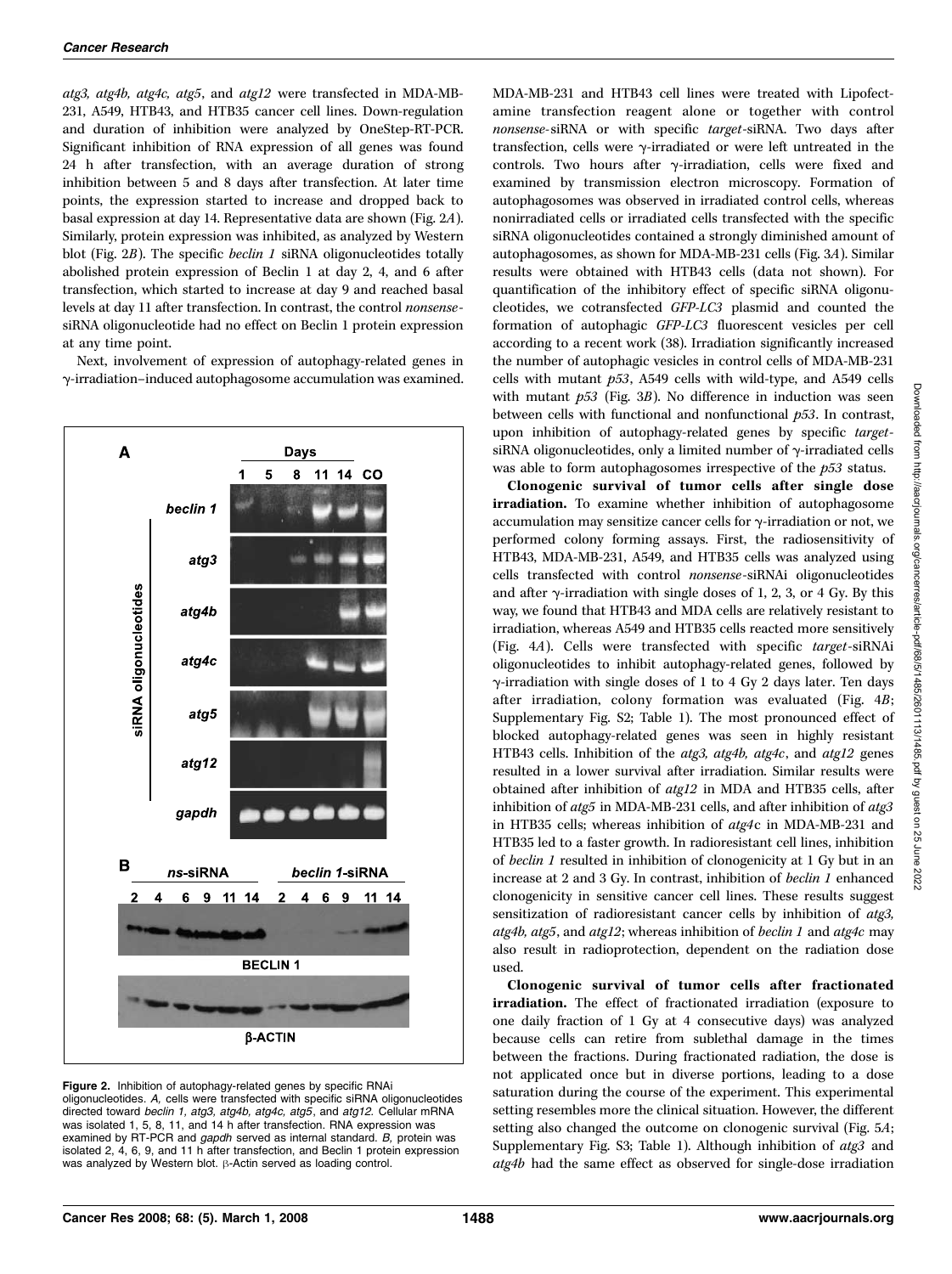

Figure 3. Autophagosome accumulation is inhibited in siRNA-transfected cells. A, MDA-MB-231 cells were transfected with nonspecific (ns) or specific RNAi oligonucleotides as indicated. Forty-eight hours later, cells were left untreated or were  $\gamma$ -irradiated (2 Gy). Two hours after irradiation, cells were fixed and examined as described in Fig. 1A. B, A549 cells with wild-type  $p53$  and A549 cells transfected with an Ectysone-inducible mtp53 were treated with Ponasteron to induce expression of mutated p53. MDA-MB-231, A549, and A549 mtp53 cells were transfected with nonsense or specific targeting siRNA oligonucleotides as described above. Forty-eight hours after transfection, cells were  $\gamma$ -irradiated (10 Gy) and fixed 6 h later. Autophagic vesicles were counted in 50 cells per treatment, and the median numbers of autophagosomes per viable cell are shown. Columns, mean of three independent experiments.

and radiosensitized the radioresistant HTB43 and MDA-MB-231 cells, radioprotection by inhibition of atg3 was observed in sensitive A549 cells with wild-type  $p53$ . Similarly, inhibition of atg4c led to a higher survival rate of HTB43 and A549 cells with wild-type or mutant  $p53$ . Although inhibition of  $atgl2$  radiosensitized MDA-MB-231 cells as already seen in the experiments described above, it radioprotected HTB43 and A549 cells with wildtype or mutant p53. No opposite effects were seen in clonogenic survival between A549 cells with wild-type or mutant p53. However, A549 cells with mutant  $p53$  are slightly more radioresistant as parental cells, as expected, because defective  $p53$  may prevent apoptosis. Also, the radioprotective effect of specific target-siRNA constructs was more pronounced in cells with mutant p53, suggesting that survival in response to blocked autophagy is stronger in a situation of prevented apoptosis. Overall, our results suggest that inhibition of *atg3* and *atg4b* genes may be suited for radiosensitization of resistant but not of sensitive carcinoma cells in our setting.

To examine the response of inhibited autophagy in a model of parental and acquired intrinsic therapy resistance, we established a resistant subline of SW707 human rectum carcinoma cells by

continuous culturing of sensitive SW707 cells in increasing concentrations of cisplatin for six months. These cells acquired cross-resistance toward chemotherapy and radiotherapy as detected by measuring viability after treatment with different concentrations of cisplatin and  $\gamma$ -irradiation (Fig. 5B). For inhibition of autophagy, target-siRNA oligonucleotides toward beclin 1, atg3, atg4b, and atg5 were transfected in resistant and sensitive SW707 cancer cells; and down-regulation of the respective genes was analyzed by LightCycler-RT-PCR 5 days later (Supplementary Fig. S4). Strong inhibition of RNA expression of all genes was found compared with a transfected nonsense-siRNA oligonucleotide. Therefore, the transduced cells were treated with fractionated irradiation at day 2 after transfection, and the outcome of inhibited autophagy on clonogenic survival of parental and derived resistant SW707 was examined by colony forming assay. As already evident in nonirradiated cells, blocked autophagy lowered basal survival in sensitive cells. As evaluated by the Student's  $t$  test, this effect was significant for  $atg4b$ ,  $atg5$ , and the mixed siRNAs. In contrast, inhibition of autophagic genes increased clonogenic survival in resistant cells with significant effects upon inhibition of beclin 1, atg3, atg4, and mixed siRNAs (Fig. 5C). After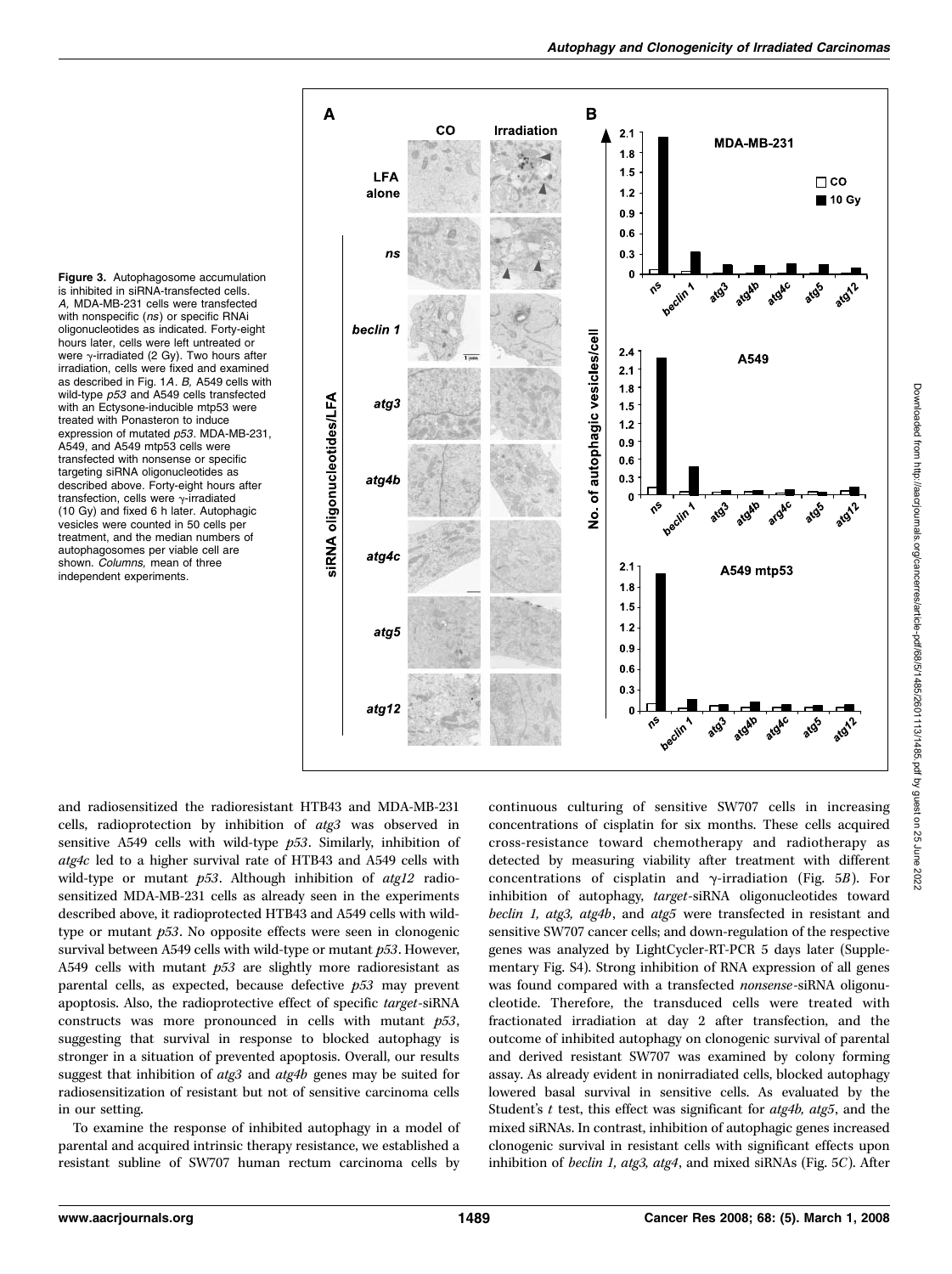![](_page_5_Figure_1.jpeg)

Figure 4. Inhibition of autophagosome accumulation influences clonogenic survival after single-dose irradiation. A, HTB43, MDA-MB-231, A549 with wild-type p53, and HTB35 cells were transfected with nonsense-RNAi oligonucleotides. Two days later, cells were left either untreated or were  $\gamma$ -irradiated with doses ranging from 1 to 4 Gy as indicated. Immediately after irradiation, cells were seeded at a density of 200, 500, 600, 700, or 800 cells per well. Ten days after culturing, cells were fixed in paraformaldehyde and stained with Coomassie Blue. The number of colonies with >50 cells was counted under a dissecting microscope, and the percentage of cell survival was calculated (plating efficiency of nonsense siRNA transfected cultures = 100% relative survival rate). B, HTB43 cells were transfected with nonsense-RNAi oligonucleotides (ns) or with specific RNAi oligonucleotides as indicated, followed by treatment of the cells as described in A. Columns, pooled mean of three independent experiments: bars, SE.

fractionated irradiation, inhibition of beclin 1, atg5, and a mixture of several autophagy-related genes resulted in significant radiosensitization of parental cells and with an even more pronounced effect of resistant cells. The effect of beclin 1 was less clear because the respective siRNA significantly radiosensitized parental cells, whereas no strong effect could be observed in the resistant subclone. Therefore, inhibition of autophagy in untreated cells reduces basal survival in sensitive parental cells but leads to enhanced basal clonogenicity of the derived resistant subclone. Upon irradiation, inhibition of atg3, atg4b, atg5, or several autophagy genes together strongly reduced clonogenicity of both, sensitive, and resistant rectum carcinoma cells.

## **Discussion**

In the present study, the therapeutic effect of irradiation-induced autophagy was examined in radiosensitive and radioresistant human carcinoma cells. Because apoptosis plays an only marginal role for radiation-induced cell death or growth arrest in solid tumor cells (39, 40), we focused solely on clonogenic survival. Irradiation of two radiosensitive and two resistant cancer cells resulted in all cases in strong and fast induction of vacuolization and double membrane structures. These were detected by conventional electron microscopy, which is the most standard method for monitoring autophagy. Induction of autophagosomes was further shown by transfection of the fluorescent marker protein GFP-LC3 because microtubule-associated protein-1 LC3 is an important component of mammalian autophagosomes (36, 37). For the majority of our experiments, cells were irradiated with doses between 1 and 10 Gy, which was sufficient for accumulation of autophagosomes, as also confirmed by Daido and colleagues (41). All cell lines used in this study showed very small autophagosomes, resembling more dots than ring-like structures even with high magnification. Small autophagosomes in our system are within the scope of different possible ranges because the size of autophagosomes depends on the cell type (42, 43).

We did not observe an obvious difference between irradiationinduced autophagosomes and the level of resistance of the different used carcinoma cell lines. Also, the level of p53 did not influence the formation of autophagic vesicles upon irradiation because we could not detect a difference between HTB43 pharyngeal cancer, MDA-MB-231 breast cancer, and HTB35 cervical squamous cell carcinoma cells with mutated p53, or A549 lung cancer cells with wild-type  $p53$  and A549 cells in which  $p53$  function was blocked by activation of an Ectysone-inducible mutated p53 construct (mtp53). A recent report showed a direct correlation between damage-regulated autophagy modulator DRAM, a p53 target gene that induces autophagy and promotes p53-mediated death (29). Also, knockdown of  $atg5$  using specific target-siRNA reveals that autophagy is required for the apoptotic response of  $p53$  and enhanced the ability of alkylating drug therapy to induce tumor cell death (8, 29). However, because apoptosis upon irradiation contributes only minor to the therapeutic effect in solid tumor cells (39, 40), this may have hindered us from detecting a correlation between the p53 status and accumulation of autophagosomes in our experimental setting.

Prior studies have led to conflicting views of the role of autophagy in cancer therapy. Suppression or deficiency of autophagy genes has been shown to enhance tumorigenesis (24), leading to the conclusion that rapidly growing tumors down-regulate autophagy. Consistent with this finding, the beclin 1 gene is monoallelically deleted in many breast cancers and associated with reduced autophagy in the tumor cells (14). These observations suggest that inhibition of autophagy may contribute to a resistant phenotype, or vice versa, that intact autophagy may suppress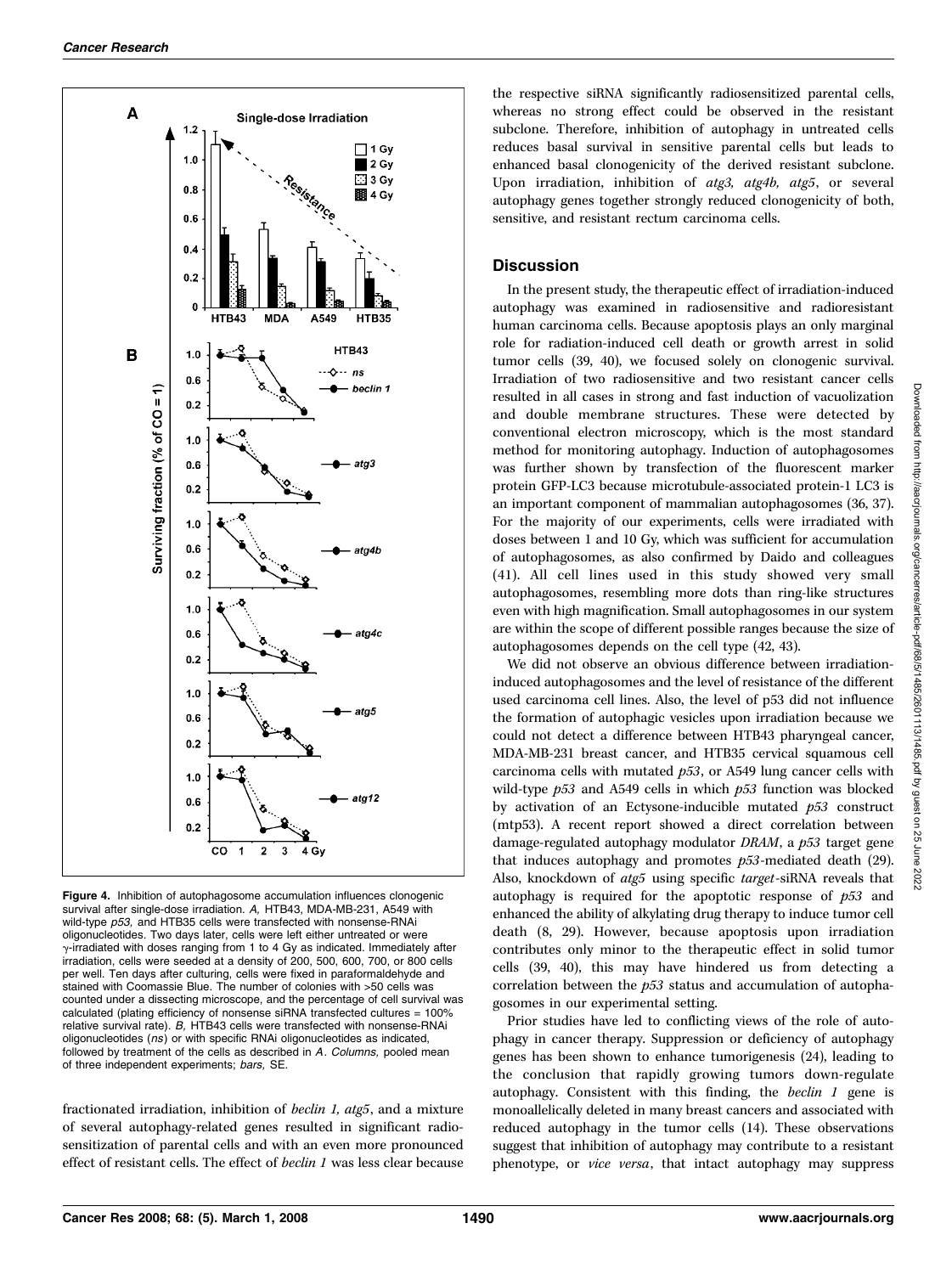| Table 1. Effects of radiation-induced down-regulated autophagy-related genes on clonogenic survival |                          |              |       |              |              |       |
|-----------------------------------------------------------------------------------------------------|--------------------------|--------------|-------|--------------|--------------|-------|
| HTB43                                                                                               |                          |              |       |              |              |       |
|                                                                                                     | beclin 1                 | atg3         | atg4b | atg4c        | atg5         | atg12 |
| 1 Gy                                                                                                | J                        | $\downarrow$ |       | ↓            |              |       |
| $2\,$ Gy $\,$                                                                                       |                          |              |       | J            |              |       |
| $3\,$ Gy<br>$4\,$ Gy                                                                                |                          |              |       |              |              |       |
| $4\,\times\,1$ Gy                                                                                   | $\overline{\phantom{a}}$ | -1           | T     | ↑            |              | ↑     |
| MDA-MB-231                                                                                          |                          |              |       |              |              |       |
|                                                                                                     | beclin 1                 | atg3         | atg4b | at g4c       | atg5         | atg12 |
| 1 Gy                                                                                                |                          |              |       |              | $\downarrow$ |       |
| $2\,$ Gy $\,$                                                                                       |                          |              |       | ↑            |              |       |
| $3\,$ Gy $\,$<br>4 Gy                                                                               |                          |              |       |              |              |       |
| $4\,\times\,1$ Gy                                                                                   | $\overline{\phantom{a}}$ | ↓            | ↓     |              |              |       |
| HTB35                                                                                               |                          |              |       |              |              |       |
|                                                                                                     | beclin 1                 | atg3         | atg4b | at g4c       | atg5         | atg12 |
| 1 Gy                                                                                                | $\uparrow$               | $\downarrow$ |       | $\uparrow$   |              |       |
| $2\,$ Gy $\,$                                                                                       |                          |              |       |              |              |       |
| $3\,$ Gy                                                                                            |                          |              |       |              |              |       |
| $4\,$ Gy<br>$4$ $\times$ 1 Gy                                                                       |                          |              |       |              |              |       |
| A549-wtp53                                                                                          |                          |              |       |              |              |       |
|                                                                                                     | beclin 1                 | atg3         | atg4b | atg4c        | atg5         | atg12 |
| 1 Gy                                                                                                |                          |              |       |              | J            |       |
| $2\,$ Gy $\,$                                                                                       |                          |              |       |              |              |       |
| $3\,$ Gy                                                                                            |                          |              |       |              |              |       |
| 4 Gy<br>$4\,\times\,1$ Gy                                                                           | 1                        | 1            |       | 1            | 1            |       |
| A549-mtp53                                                                                          |                          |              |       |              |              |       |
|                                                                                                     | beclin 1                 | atg3         | atg4b | at g4c       | atg5         | atg12 |
| $4 \times 1$ Gy                                                                                     |                          |              | ↑     | $\uparrow$   | $\uparrow$   | ↑     |
| SW707 SENS                                                                                          |                          |              |       |              |              |       |
|                                                                                                     | beclin 1                 | atg3         | atg4b | atg5         | $\it mix$    |       |
| $4$ $\times$ 1 Gy                                                                                   | $\uparrow$               | $\downarrow$ | ↓     | $\downarrow$ | $\downarrow$ |       |
| <b>SW707 RES</b>                                                                                    |                          |              |       |              |              |       |
|                                                                                                     | beclin 1                 | atg3         | atg4b | atg5         | $\it mix$    |       |
|                                                                                                     |                          |              |       | ţ            |              |       |

NOTE: Specific target-siRNA constructs toward autophagy-related genes or a mix of beclin 1, atg3, atg4b, and atg5 (mix) were transfected in HTB43, MDA-MB-231, HTB35, A549-wtp53, A549-mtp53, SW707-SENS, or SW707-RES as indicated. Enhanced  $(\uparrow)$  or reduced  $(\downarrow)$  clonogenicity in response to single-dose (1, 2, 3, or 4 Gy) or fractionated irradiation (4  $\times$  1 Gy) relative to control nonsense-siRNA. Dark fields, low or no significant effect.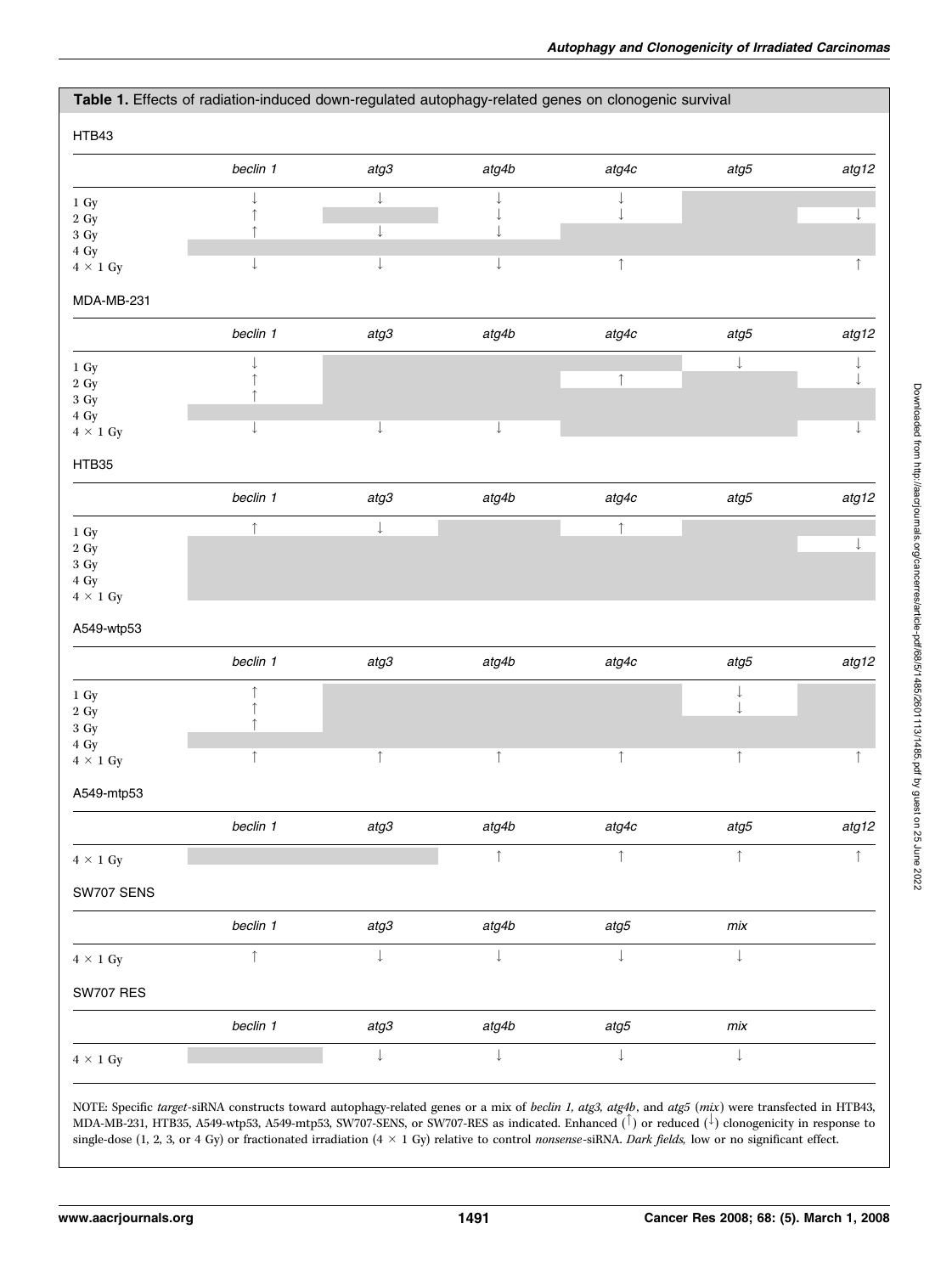![](_page_7_Figure_1.jpeg)

Figure 5. Inhibition of autophagosome accumulation influences clonogenic survival after fractionated irradiation. A, HTB43, MDA-MB-231, HTB35, and A549 cells with wild-type (A549-wtp53) or mutant p53 (A549-mtp53) were transfected with nonspecific (ns) or specific RNAi oligonucleotides as indicated (top). Two days later, cells were left either untreated or were  $\gamma$ -irradiated with 1 Gy.  $\gamma$ -Irradiation was repeated every 24 h four cycles (4  $\times$  1 Gy). After the last treatment, cells were immediately seeded for colony-forming assays and analyzed. HTB43 (middle) and A549 with wild-type or mutant p53 (bottom) were transfected, treated with  $4 \times 1$  Gy, and analyzed as described above. B, parental (SW707-SENS) or a selected resistant subclone (SW707-RES) of human SW707 rectum carcinoma cells were left untreated or were stimulated with cisplatin or  $\gamma$ -irradiation as indicated. Three days later, viability was determined by MTT assay. SW707-SENS and SW707-RES were transfected with nonspecific or specific siRNA oligonucleotides as indicated. Two days later, cells were either left untreated (C, top) or  $\gamma$ -irradiated with 4  $\times$  1 Gy (C, bottom). Columns, mean of three independent experiments; bars, SE.

tumor cell outgrowth. In contrast, recent work has shown that autophagy provides an adaptive mechanism to induce resistance to apoptosis for survival of cellular stress as a result of either growth factor or nutrient deprivation (20, 44). Because there are several other examples for opposite effects of autophagy in tumor treatment (7), we knocked down beclin 1, atg3, atg4b, atg4c, atg5, and atg12 by transient transfection of siRNA oligonucleotides in human carcinoma cell lines, which resulted in silencing of the genes up to 8 days. Although our data clearly show that inhibition of each autophagy-related gene can prevent the formation of autophagic vesicles in all cell lines, the effect on clonogenic survival was not consistent and dependent on the cell line and stimulus used. Whereas for example, 1 Gy irradiation of cells with inhibited beclin 1 diminished survival in radioresistant pharyngeal and breast cancer cells, survival in more radiosensitive cervical squamous cell and lung carcinoma cells was enhanced. Using a model of parental sensitive and derived resistant rectum carcinoma cells, inhibition of beclin 1 resulted in further sensitization of parental cells but had no well-defined effect on clonogenicity of the resistant subclone. Another example is inhibition of atg4c, which diminished survival of radioresistant pharyngeal cancer cells after single doses of 1 or 2 Gy, but enhanced survival after fractionated irradiation with  $4 \times 1$  Gy. Correspondingly, blocked atg5 in radiosensitive lung cancer cells diminished clonogenic survival after single doses of 1 or 2 Gy but enhanced clonogenicity after fractionated irradiation with  $4 \times 1$  Gy. Overall, what we can conclude from our experiments is that the majority but not all of inhibited autophagy-related genes resulted in radiosensitization of resistant cells of different origin, whereas the effect on sensitive cancer cells is less clear. By using our model of intrinsic resistance in a rectum carcinoma cell line, we found that although inhibition of autophagy sensitizes resistant cells to radiotherapy, untreated resistant cells even showed a higher basal clonogenicity upon inhibition of autophagy, supporting the hypothesis that inhibition of autophagy may have opposite effects, dependent on the initial cellular state. The observed effect of inhibited autophagy and radiosensitization of resistant cancer cells in our system may be even more pronounced because we cannot ensure that the RNAi effect was total—given that the strength of siRNA-mediated gene silencing is highly dependent on the half-time and abundance of the gene product as well as on the mRNA target sequence and its accessibility (45–47). Thus, the possibility remains that residual protein expression sufficed to induce minimal autophagic activity, although we did not observe formation of autophagosomes upon transfection of RNAi oligonucleotides toward autophagy-related genes. Nevertheless, the absence of autophagosomes does not necessarily indicate a total inhibition of autophagy. Because autophagosomes are only transient in this process, being subsequently turned over in autolysosomes, the observed blocked accumulation of GFP-LC3 could either represent an actual diminished induction of autophagy or an enhanced autophagosome turnover (29). Hosokawa et al. (48) suppose that only a complete suppression of  $Atg5$  leads to fully inhibition of autophagy. As most Atg12-Atg5 conjugate resides in the cytosol, and only a small fraction associates with the isolation membrane, the number of Atg12-Atg5 conjugate functioning in autophagosome formation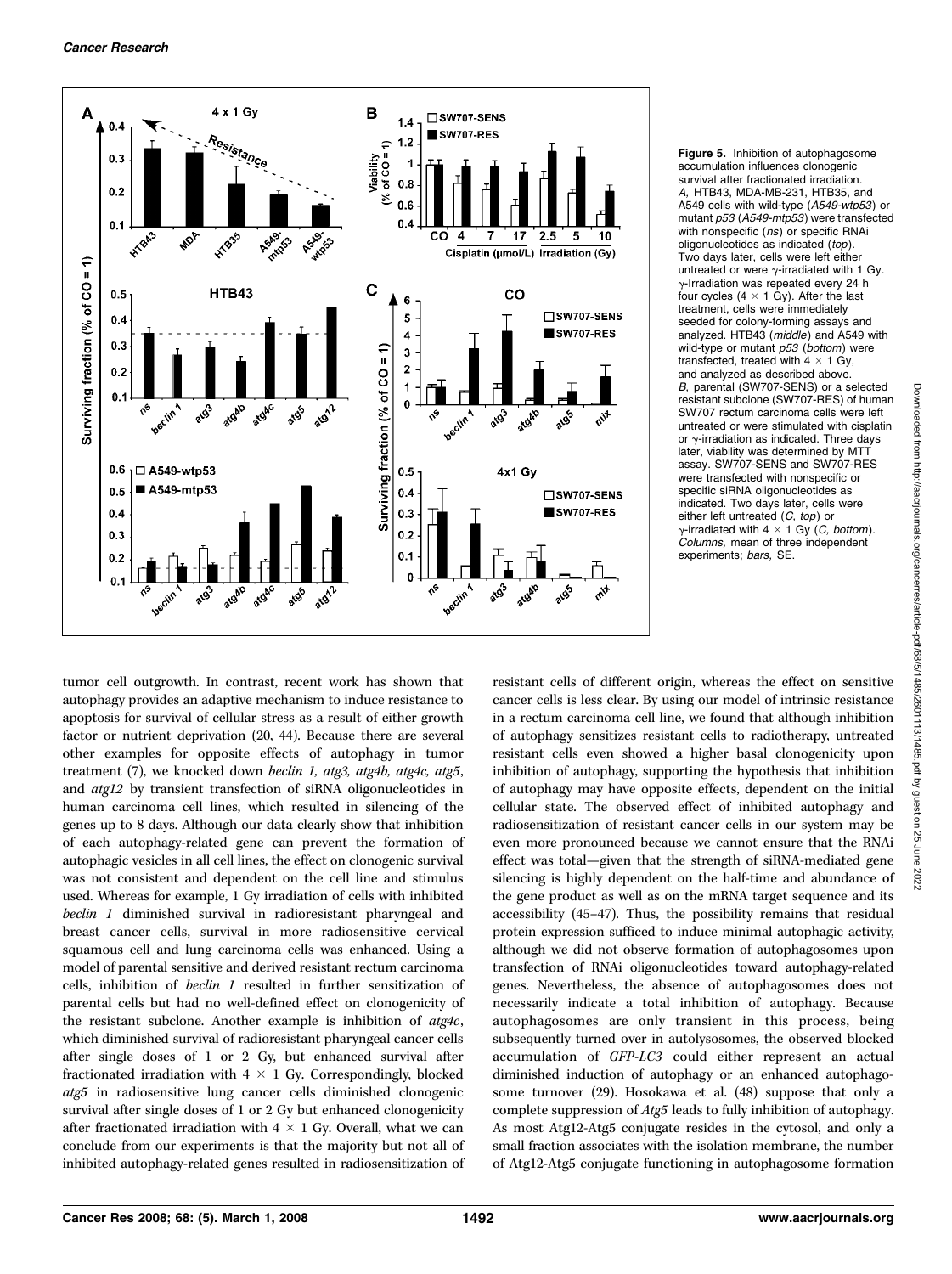may be very small. Also, Mizushima et al. (49) found a slight autophagy activity in atg5-deficient cells, which he explained by the remaining autophagic ways of microautophagy and chaperonmediated autophagy. To enforce down-regulation of autophagy, we transfected a mixture of four different autophagic siRNAs (beclin1, atg3,  $atg4b$ , and  $atg5$ ) together. By this way, we found complete inhibition of clonogenic survival in radiation-sensitive rectum carcinoma cells compared with parental cells with intact autophagy. In radioresistant rectum carcinoma cells, we did not detect a significant effect on clonogenic survival by a mixture of transfected siRNAs toward autophagy-related genes. After irradiation, inhibition of autophagy genes leads to sensitization of radiosensitive and radioresistant rectum carcinoma cells, although the measured effects were not statistically significant for each inhibited autophagy-related gene. However, the strongest and significant sensitizing effect was found by inhibition of atg5 siRNA alone or a mixture of *beclin1*, atg3, atg4b, and atg5 siRNAs together.

Autophagic vacuoles protect the cells against radiation damage by preventing cytoplasmic acidification, by providing catabolites required for repair processes, and/or by containing toxic molecules. Provided that inhibition of autophagy was total in our system, it may well be that increased needs for catabolite supplies for enhanced DNA repair in radioresistant cells could not be fulfilled in the situation of blocked autophagy, resulting in cell death. In contrast, less catabolites are needed for a slower DNA repair in sensitive cells and might have been still sufficient for radioprotection, despite blocked autophagy. Therefore, moderate formation of autophagic vacuoles in surviving colonies may offer a long-term protection against low-irradiation damage in sensitive but not in resistant cancer cells. In this regard, experiments with Bafilomycin  $A_1$  show that inhibition of vacuolar H<sup>+</sup>-ATPase increased DNA degradation and significantly decreased survival after irradiation of MCF-7 (human breast adenocarcinoma), LoVo (human colon adenocarcinoma), and LNCaP(human prostate carcinoma) cells (6), which may be classified as radioresistant. In another study of autophagy inhibition, 3-methyladenine led to radiosensitization by repressing repair of radiation-induced DNA double-strand breaks and thus enhancing the antitumor effect of irradiation (48). Corresponding to our results, Carew et al. (44) came to the conclusion that disruption of autophagy by chloroquine treatment is able to sensitize drug-resistant chronic myelogenous leukemia cells to the anticancer activity of a histone deacetylase inhibitor (50). In line with these data, another recent article indicates a function of enhanced autophagy in survival of colorectal cancer cells, suggesting inhibition of autophagy as therapeutic strategy.

In conclusion, inhibition of autophagy may sensitize cancer cells to radiation, whereas basal clonogenicity of untreated resistant cells may be even enhanced by inhibition of autophagy. Our data suggest that inhibition of autophagy in cancer cells may vary dependent on the type of cancer, individual characteristics of cancer cells, microenvironments, and therapeutic treatment. In our system, short time inhibition of autophagy was beneficial to enhance cytotoxicity of radiotherapy in resistant cancer cells.

#### Acknowledgments

Received 2/9/2007; revised 12/12/2007; accepted 1/2/2008.

Grant support: The Federal Ministry of Education and Research (I. Herr and H.P. Rodemann), Deutsche Krebshilfe, Tumorzentrum Heidelberg/Mannheim, Stiftung Chirurgie (I. Herr), and the Deutsche Forschungsgemeinschaft (A. Mayer).

The costs of publication of this article were defrayed in part by the payment of page charges. This article must therefore be hereby marked advertisement in accordance with 18 U.S.C. Section 1734 solely to indicate this fact.

We thank Dr. T. Yoshimori for GFP-LC3 cells, U. Mueller and B. Sailer for help in electron microscopy, and Dr. A. Spang for sharing her fluorescence microscope.

#### **References**

- 1. Codogno P, Meijer AJ. Autophagy and signaling: their role in cell survival and cell death. Cell Death Diff 2005; 12:1509–18.
- 2. Kroemer G, Jaattela M. Lysosomes and autophagy in cell death control. Nature Rev 2005;5:886–97.
- 3. Kim R, Emi M, Tanabe K, Uchida Y, Arihiro K. The role of apoptotic or nonapoptotic cell death in determining cellular response to anticancer treatment. Eur J Surg Oncol 2006;32:269–77.
- 4. Hippert MM, O'Toole PS, Thorburn A. Autophagy in cancer: good, bad, or both? Cancer Res 2006;66:9349–51.
- 5. Bursch W, Ellinger A, Kienzl H, et al. Active cell death induced by the anti-estrogens tamoxifen and ICI 164 384 in human mammary carcinoma cells (MCF-7) in culture: the role of autophagy. Carcinogenesis 1996;17:1595–607.
- 6. Paglin S, Hollister T, Delohery T, et al. A novel response of cancer cells to radiation involves autophagy and formation of acidic vesicles. Cancer Res 2001;61:439–44.
- 7. Kondo Y, Kanzawa T, Sawaya R, Kondo S. The role of autophagy in cancer development and response to therapy. Nature Rev Cancer 2005;5:726–34.
- 8. Amaravadi RK, Yu D, Lum JJ, et al. Autophagy inhibition enhances therapy-induced apoptosis in a Myc-induced model of lymphoma. J Clin Invest 2007;117:326–36.
- 9. Ogier-Denis E, Codogno P. Autophagy: a barrier or an adaptive response to cancer. Biochim Biophys Acta 2003;1603:113–28.
- 10. Marino G, Uria JA, Puente XS, Quesada V, Bordallo J, Lopez-Otin C. Human Autophagins, a family of cysteine proteinases potentially implicated in cell degradation by autophagy.  $\int$  Biol Chem 2003;278:3671-8.
- 11. Mizushima N, Yoshimori T, Ohsumi Y. Role of the

Apg12 conjugation system in mammalian autophagy. Int J Biochem Cell Biology 2003;35:553–61.

- 12. Gozuacik D, Kimchi A. Autophagy as a cell death and tumor suppressor mechanism. Oncogene 2004;23: 2891–906.
- 13. Yorimitsu T, Klionsky DJ. Autophagy: molecular machinery for self-eating. Cell Death Differ 2005;12 Suppl 2:1542–52.
- 14. Liang XH, Jackson S, Seaman M, et al. Induction of autophagy and inhibition of tumorigenesis by beclin 1. Nature 1999;402:672–6.
- 15. Liang XH, Yu J, Brown K, Levine B. Beclin 1 contains a leucine-rich nuclear export signal that is required for its autophagy and tumor suppressor function. Cancer Res 2001;61:3443–9.
- 16. Kihara A, Kabeya Y, Ohsumi Y, Yoshimori T. Beclinphosphatidylinositol 3-kinase complex functions at the trans-Golgi network. EMBO Rep 2001:2:330-5.
- 17. Edinger AL, Thompson CB. Defective autophagy leads to cancer. Cancer Cell 2003;4:422–4.
- 18. Kametaka S, Matsuura A, Wada Y, Ohsumi Y. Structural and functional analysis of APG5, a gene involved in autophagy in yeast. Gene 1996;178:139–43.
- 19. George MD, Baba M, Scott SV, et al. Apg5p functions in the sequestration step in the cytoplasm-to vacuole targeting and macroautophagy pathways. Mol Biol Cell 2000;11:969–82.
- 20. Lum JJ, Bauer DE, Kong M, et al. Growth factor regulation of autophagy and cell survival in the absence of apoptosis. Cell 2005;120:237–48.
- 21. Boya P, Gonzalez-Polo RA, Casares N, et al. Inhibition of macroautophagy triggers apoptosis. Mol Cell Biol 2005;25:1025–40.
- 22. Gonzalez-Polo RA, Boya P, Pauleau AL, et al. The apoptosis/autophagy paradox: autophagic vacuoliza-

tion before apoptotic death. J Cell Science 2005;118: 3091–102.

- 23. Yu L, Alva A, Su H, et al. Regulation of an ATG7 beclin 1 program of autophagic cell death by caspase-8. Science 2004;304:1500–2.
- 24. Qu X, Yu J, Bhagat G, et al. Promotion of tumorigenesis by heterozygous disruption of the beclin 1 autophagy gene. J Clin Invest 2003;112:1809–20.
- 25. Yue Z, Jin S, Yang C, Levine AJ, Heintz N. Beclin 1, an autophagy gene essential for early embryonic development, is a haploinsufficient tumor suppressor. Proc Natl Acad Sci U S A 2003;100:15077–82.
- 26. Pattingre S, Tassa A, Qu X, et al. Bcl-2 antiapoptotic proteins inhibit Beclin 1-dependent autophagy. Cell 2005;122:927–39.
- 27. Hanahan D, Weinberg RA. The hallmarks of cancer. Cell 2000;100:57–70.
- 28. Beroud C, Soussi T. The UMD-p53 database: new mutations and analysis tools. Human mutation 2003;21: 176–81.
- 29. Crighton D, Wilkinson S, O'Prey J, et al. DRAM, a p53 induced modulator of autophagy, is critical for apoptosis. Cell 2006;126:121–34.
- 30. Hoyer-Hansen M, Bastholm L, Mathiasen IS, Elling F, Jaattela M. Vitamin D analog EB1089 triggers dramatic lysosomal changes and Beclin 1 mediated autophagic cell death. Cell Death Differ 2005; 12:1297–309.
- 31. Shimizu S, Kanaseki T, Mizushima N, et al. Role of Bcl-2 family proteins in a non-apoptotic programmed cell death dependent on autophagy genes. Nat Cell Biol  $2004:6:1221-\overline{8}$ .
- 32. Cordes N, Plasswilm L, Bamberg M, Rodemann HP. Ukrain, an alkaloid thiophosphoric acid derivative of Chelidonium majus L. protects human fibroblasts but